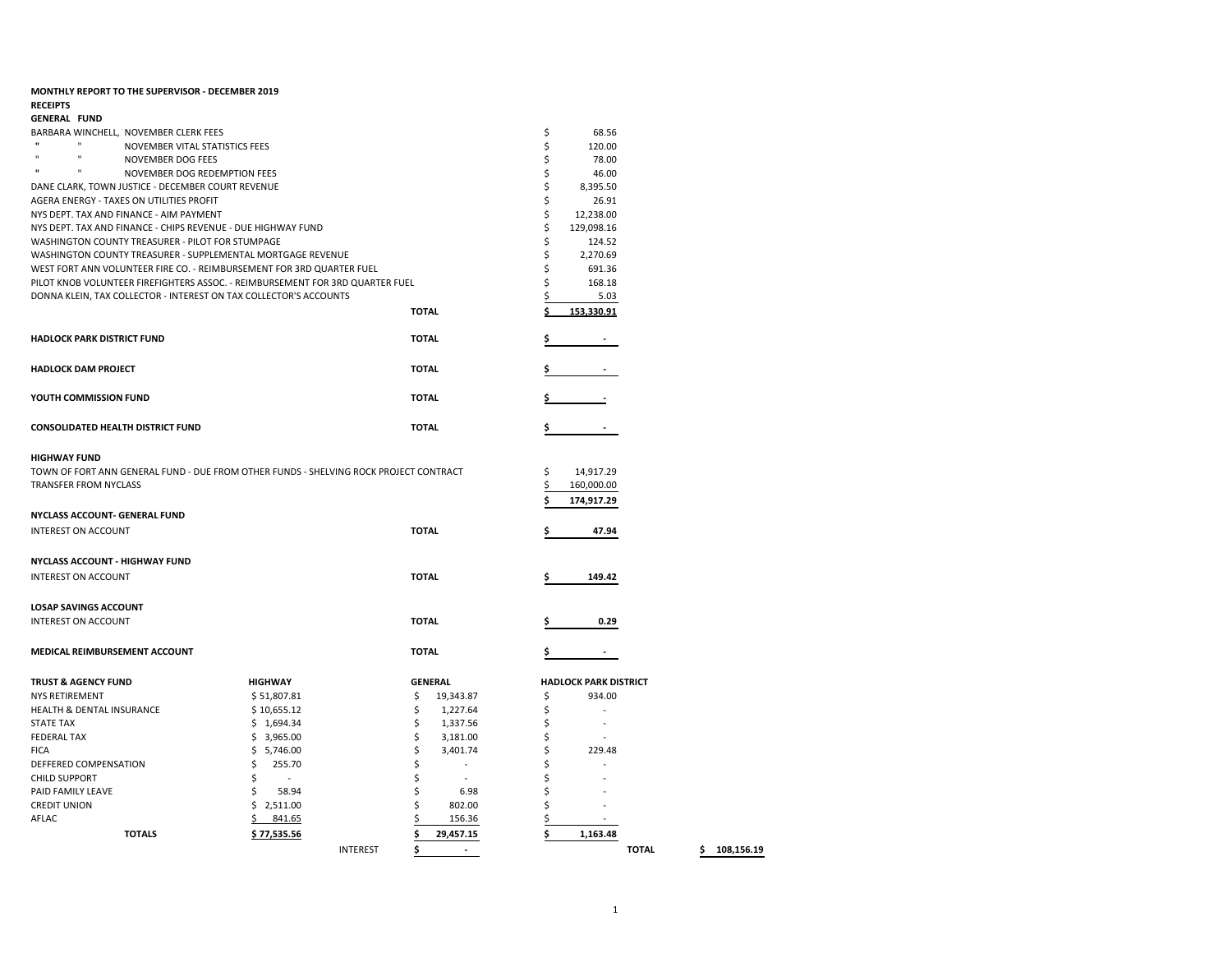## **DISBURSEMENTS**

| <b>GENERAL FUND</b>                                                    |              |    |              | <b>HIGHWAY FUND-T/W</b>        |    |            |
|------------------------------------------------------------------------|--------------|----|--------------|--------------------------------|----|------------|
| STATE COMPTROLLER - STATE SHARE OF JUSTICE COURT REVENUE - NOVEMBER    |              | \$ | 5,420.50     | ABSTRACT                       | \$ | 18,439.96  |
| PAYROLL                                                                |              | \$ | 22,510.38    | <b>HEALTH INSURANCE</b>        | \$ | 10,203.92  |
| <b>TOWN SHARE FICA</b>                                                 |              | Ś  | 1,700.87     | <b>PAYROLL</b>                 | Ś  | 38,789.88  |
| <b>ENGINEER EXPENSE</b>                                                |              | \$ | 1,117.17     | <b>TOWN SHARE FICA</b>         | \$ | 2,873.00   |
| SUPERVISORS EXPENSE                                                    |              | Ś  | 512.96       | RETIREMENT CONTRIBUTION        |    | 29,110.00  |
| <b>CENTRAL COMMUNICATIONS</b>                                          |              | Ś  | 313.22       |                                | Ś  | 99,416.76  |
| <b>ATTORNEY EXPENSE</b>                                                |              | \$ | 2,898.50     | <b>HIGHWAY FUND-O/V</b>        |    |            |
| PLANNING BOARD EXPENSE                                                 |              | Ś  | 1,332.09     | ABSTRACT                       | Ś  | 53,970.20  |
| JUSTICE COURT EXPENSE                                                  |              | Ś  | 699.21       | RETIREMENT CONTRIBUTION        |    | 21,779.00  |
| TOWN OF FORT ANN HIGHWAY FUND - DUE TO OTHER FUNDS-SHELVING ROCK PROJ. |              | \$ | 14,917.29    |                                |    | 75,749.20  |
| <b>TOWN BOARD EXPENSE</b>                                              |              | \$ | 68.90        | <b>TOTAL</b>                   |    | 175,165.96 |
| <b>FUEL MANAGEMENT</b>                                                 |              | \$ | 233.05       |                                |    |            |
| <b>CENTRAL MAILINGS</b>                                                |              | \$ | 174.98       | <b>TRUST &amp; AGENCY FUND</b> |    |            |
| MT.HOPE BRIDGE EXPENSES                                                |              | Ś  | 12,703.18    | <b>FICA</b>                    | \$ | 9,377.22   |
| SAFETY INSPECTION EXPENSE                                              |              | \$ | 52.53        | <b>STATE TAX</b>               | \$ | 3,031.90   |
| DOG CONTROL EXPENSE                                                    |              | Ś  | 967.00       | <b>FEDERAL TAX</b>             | Ś  | 7,146.00   |
| <b>TAX COLLECTOR EXPENSE</b>                                           |              | Ś  | 1,472.64     | <b>HEALTH INSURANCE</b>        | \$ | 11,882.76  |
|                                                                        |              | Ś  |              |                                |    |            |
| <b>STREET LIGHTS</b>                                                   |              |    | 209.76       | <b>CREDIT UNION</b>            | \$ | 3,313.00   |
| NYS RETIREMENT SYSTEM - EMPLOYER ANNUAL CONTRIBUTION                   |              | \$ | 18,864.00    | <b>CHILD SUPPORT</b>           | \$ |            |
| FIRE PROTECTION EXPENSE                                                |              | Ś  | 154.85       | AFLAC                          | Ś  | 829.68     |
| <b>HEALTH INSURANCE</b>                                                |              | Ś  | 1,107.32     | RETIREMENT                     | \$ | 72,085.68  |
| <b>BUILDINGS EXPENSE</b>                                               |              |    | 3,833.69     | DEFFERRED COMP.                |    | 255.70     |
| <b>ASSESSOR EXPENSE</b>                                                |              |    | 40.42        | <b>TOTAL</b>                   | Ś  | 107,921.94 |
|                                                                        | <b>TOTAL</b> | s  | 91,304.51    |                                |    |            |
| <b>HADLOCK PARK DISTRICT</b>                                           |              |    |              |                                |    |            |
| PAYROLL                                                                |              | \$ | 1,500.00     |                                |    |            |
| TOWN SHARE OF FICA                                                     |              | Ś  | 114.74       |                                |    |            |
| NYS RETIREMENT SYSTEM - EMPLOYER ANNUAL CONTRIBUTION                   |              |    | 934.00       |                                |    |            |
|                                                                        | <b>TOTAL</b> |    | 2,548.74     |                                |    |            |
| <b>HADLOCK DAM PROJECT</b>                                             | <b>TOTAL</b> |    |              |                                |    |            |
|                                                                        |              |    |              |                                |    |            |
| YOUTH COMMISSION FUND                                                  | <b>TOTAL</b> |    |              |                                |    |            |
| <b>CONSOLIDATED HEALTH</b>                                             | <b>TOTAL</b> | s  |              |                                |    |            |
| NYCLASS ACCOUNT - GENERAL FUND                                         | <b>TOTAL</b> | \$ |              |                                |    |            |
| <b>NYCLASS ACCOUNT - HIGHWAY FUND</b>                                  |              |    |              |                                |    |            |
| TRANSFER TO HIGHWAY CHECKING ACCOUNT                                   | <b>TOTAL</b> |    | \$160,000.00 |                                |    |            |
|                                                                        |              |    |              |                                |    |            |
| <b>LOSAP SAVINGS ACCOUNT</b>                                           | <b>TOTAL</b> | \$ |              |                                |    |            |
| MEDICAL REIMBURSEMENT ACCOUNT                                          |              |    |              |                                |    |            |
| AC TRANSFER TO CDPHP SETTLEMENTS                                       | <b>TOTAL</b> | \$ | 1,049.21     |                                |    |            |